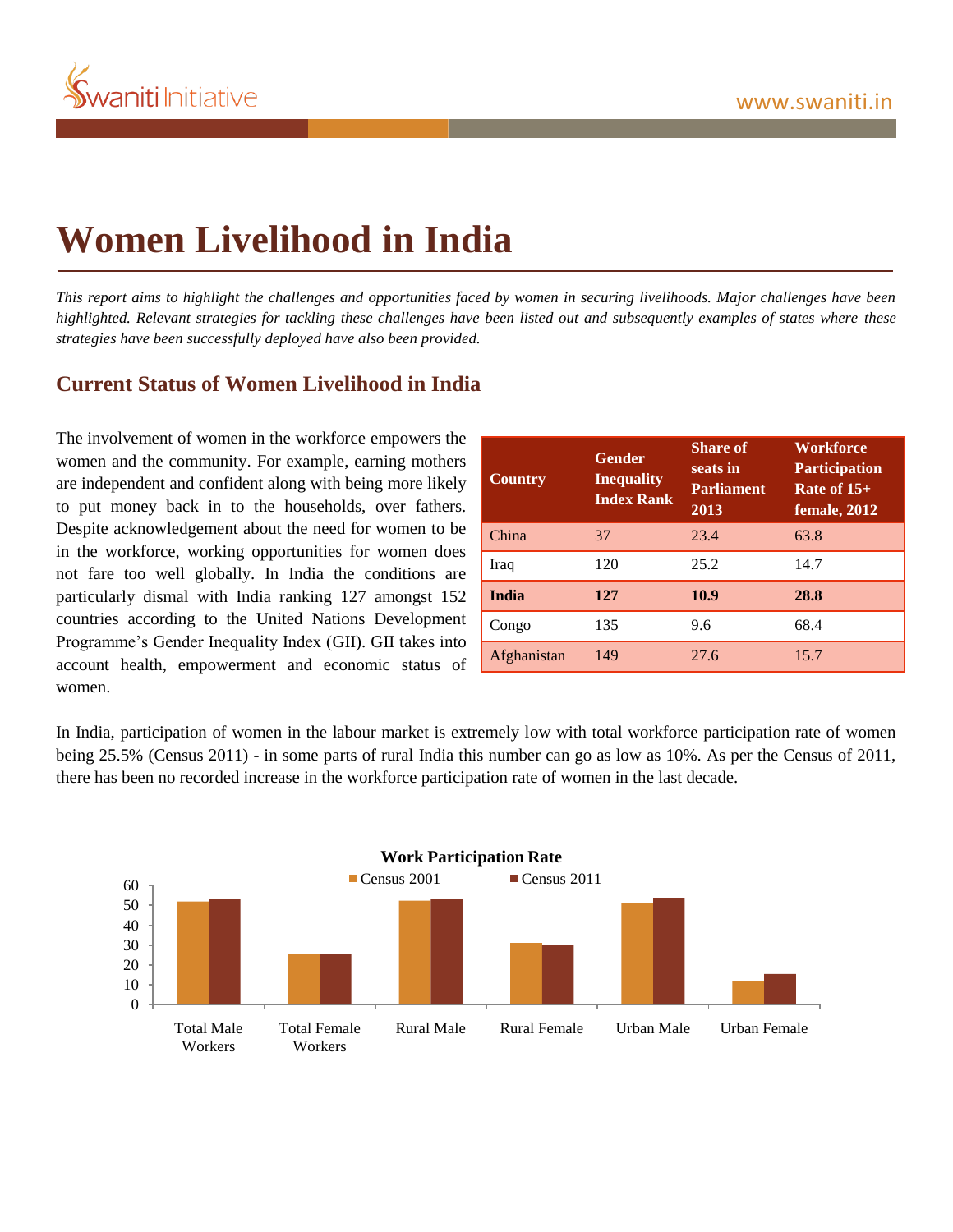# **Reasons for low women participation in workforce:**

Women are deterred from entering the workforce because of the lack of economic incentive, access to opportunity and an encouraging ecosystem. In this brief we cover these three causes since they have far reaching impact.

a) **Work-related wage discrimination** is prevalent in agricultural and non-agricultural activities undertaken by men and women in rural India. On an average, women's wage rates are 75% of men's wage rates. Lower wages than their men counterparts can act as a deterrent for women seeking employment where a woman might ultimately decide it being more beneficial to remain at home and not seek employment.

|                      | <b>Agricultural Occupations</b> |                      | <b>Non Agricultural Occupations</b> |                            |
|----------------------|---------------------------------|----------------------|-------------------------------------|----------------------------|
| <b>Activity</b>      | <b>Sowing</b>                   | <b>Transplanting</b> | <b>Sweeper</b>                      | <b>Unskilled Labourers</b> |
| <b>Male Worker</b>   | Rs. 163.12                      | Rs. 154.60           | Rs. 109.99                          | Rs. 156.99                 |
| <b>Female Worker</b> | Rs.128.14                       | Rs. 133.90           | Rs. 98.88                           | Rs. 119.97                 |

- b) Financial inclusion of women increases their access to resources, bargaining power in society and the opportunity to earn an income. It also helps reduce women's vulnerability by allowing them to insure against risk and to meet unexpected expenses. However, in rural India, i**nadequate banking facilities** and **lack of gender neutral financial markets** restrict the access to capital for women. 21% bank accounts in commercial banks belong to females. The share (in terms of amounts deposited) of females in total deposited amount is 10.3%. Women also lack access to sufficient market information about prices, inputs and competitors, as well as support services they can leverage.
- c) Due to **societal norms and patriarchal structures**, women in India tend to be **grouped in certain industries and occupations**, such as basic agriculture, elementary services and handicraft manufacturing, leading to occupational segregation. 79.2% percent of female workers are engaged as cultivators/agricultural labourers, as opposed to 43.5% of male workers. Occupational segregation creates constraints on careers and has a major effect on the gender pay gap. It tends to cluster women into a small number of low-paying occupations.

# **Strategies to improve women livelihood and participation in workforce:**

Three strategies have been outlined in this section. The strategies highlight the importance of financial inclusion, technology and community participation in improving access to livelihood opportunities and quality of work. Each of these solutions has been discussed through approaches and cases below.

## **a) Enhancing livelihood through financial inclusion**

Access to capital and credit for women can be increased through scaling up of women's credit cooperative societies. These societies work on the basis of regular monetary savings by a group of individuals (in this case, women) who then lend back to their members. Such a system ensures greater transparency as there is community involvement in the operation of such a society. It also enhances the access to capital required for self-employment. Further, the chances of loan defaults are reduced due to the role of peer pressure in such cooperatives.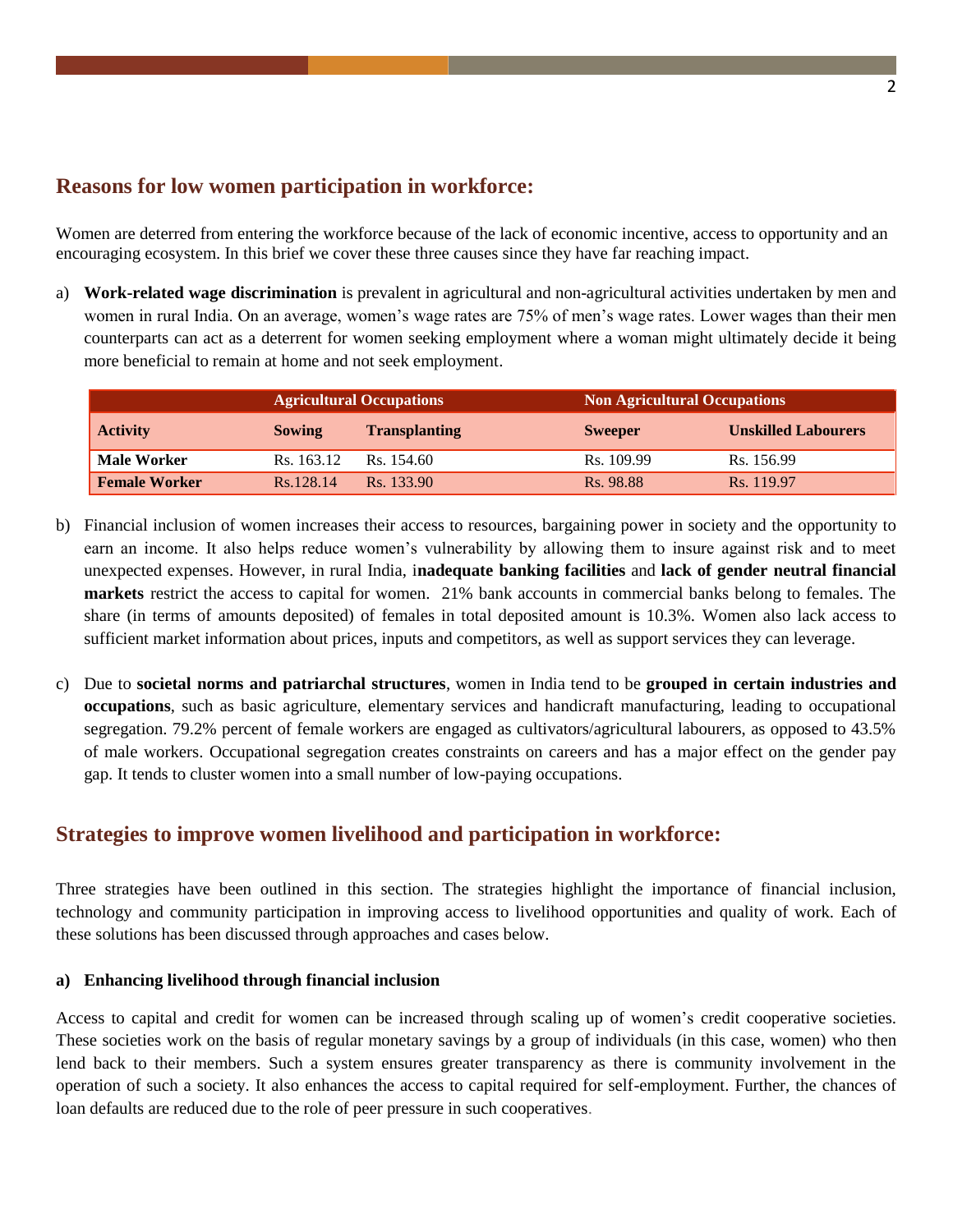#### **Indian Cooperative Network for Women, Working Women's Forum**

Working Women's Forum (WWF) established Indian Co-operative Network for Women (ICNW), Tamil Nadu in 1981. It has now expanded to 3 states with 14 branches. It works to address the critical and financial needs of poor women entrepreneurs.

ICNW reaches these poor women who live/work in remote areas excluded from financial services and or even basic services and helps them to move out of poverty. The credit programme of the ICNW has reached so far 5,44,872 poor entrepreneurs effecting nearly Rs.2343 million and accomplishing about 99.13% recovery rate in the urban slums/rural areas. The members of the ICNW are involved in trades as vendors, home-based workers, weavers, garment makers, food processors, handloom/craft workers, service providers, etc.

### **b) Leveraging technology to create alternative job opportunities**

Though a large number of women in India are involved in agriculture and land-based activities, they have a limited exposure to modern skill training and technologies. Expanding employment opportunities for women outside the traditional job pool will help overcome the problem of occupational segregation and also increase efficiency and income in the existing jobs.

## **All India Society for Electronics and Computer Technology (AISECT)**

AISECTSociety is a non-profit that was created in the early 1990s to promote science and technology in rural India.

AISECT enables women to use ICTs to create businesses that offer computer-based educational courses, egovernance access, and mobile phone airtime recharges to customers. It has created financial incentives to encourage women's entrepreneurship within its network, providing women franchisees with a 15 percent discount on start-up and renewal franchise fees, which usually range from 15,000-25,000 INR. Similarly, it offers women CSC entrepreneurs a 50 percent discount on the startup fee for establishing a kiosk. Currently, about 13 percent of entrepreneurs in AISECT's network are women: 400 IT center entrepreneurs and 658 women CSC entrepreneurs.

## **c) Improving access to livelihood programmes through community participation**

Collective enterprises help to mobilize and empower members of the society through their common interest, common resource planning and improved access to social services. Providing access to physical, social and financial endowment helps overcome unequal distribution and gives opportunities to organize and generate business.